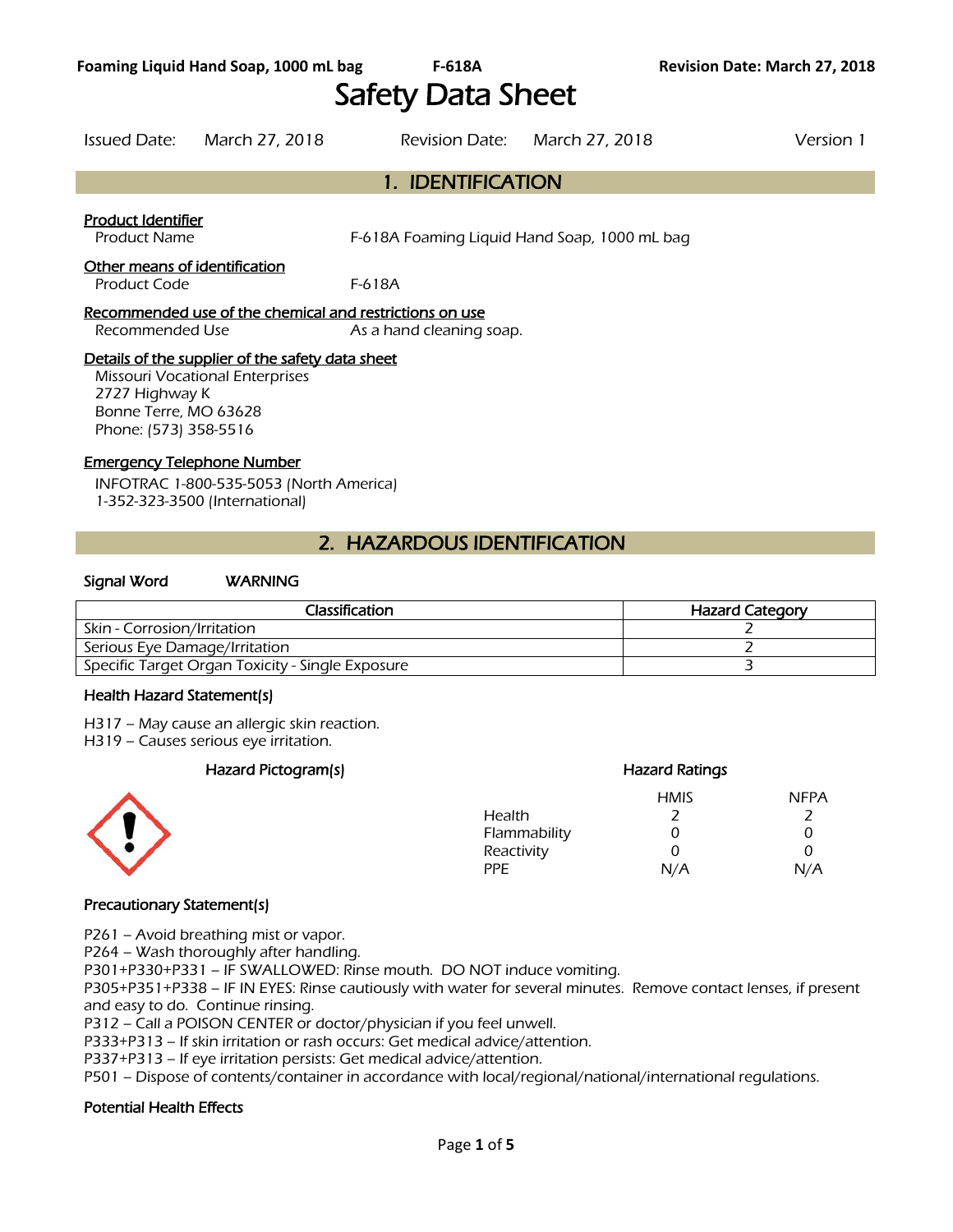# 3. COMPOSITION/INFORMATION ON INGREDIENT

| <b>Chemical Name/Pure Substance</b> | CAS#        | Weight-% |
|-------------------------------------|-------------|----------|
| Water                               | 7732-18-5   | 85-90    |
| CalBlend DF                         | Proprietary | $5 - 10$ |
| Sodium Chloride                     | 7647-14-5   | $0 - 2$  |
| Glycerin, Technical Grade           | 56-81-5     | $0 - 2$  |
| Isocil IG                           | Proprietary | $0 - 2$  |
| Citric Acid                         | 77-97-9     | $0 - 5$  |
|                                     |             |          |

\*\*If Chemical Name/CAS No is "proprietary" and/or Weight-% is listed as a range, the specific chemical identity and/or percentage of composition has been withheld as a trade secret.

### 4. FIRST-AID MEASURES

General Advice If you feel unwell, seek medical advice (show label where possible).

- Eye Contact Rinse cautiously with water for several minutes. Remove contact lenses, if present and easy to do. Continue rinsing. Get medical advice/attention.
- Skin Contact Take off contaminated clothing. Wash contaminated clothing before reuse. If skin irritation persists, call a physician.
- **Inhalation** Remove victim to fresh air and keep at rest in a position comfortable for breathing. Call a POISON CENTER or doctor/physician if you feel unwell.
- **Ingestion** Rinse mouth. Do NOT induce vomiting. Call a POISON CENTER or doctor/physician if you feel unwell.

#### Most important symptoms and effects

Symptoms Prolonged contact may cause painful stinging or burning of eyes and lids, watering of eye, and irritation. Prolonged contact may even cause severe skin irritation or mild burn.

# 5. FIRE-FIGHTING MEASURES

#### Extinguishing Media

Suitable Extinguishing Media: Dry powder, water spray, or foam. Unsuitable Extinguishing Media: Not determined.

#### Specific Hazards Arising from the Chemical

Heating or fire could release toxic fumes/gas.

#### Protective equipment and precautions for firefighters

As in any fire, wear self-contained breathing apparatus pressure-demand, MSHA/NIOSH (approved or equivalent) and full protective gear.

# 6. ACCIDENTAL RELEASE MEASURES

#### Personal precautions, protective equipment and emergency procedures

| Personal precautions             | Use personal protective equipment as required.        |
|----------------------------------|-------------------------------------------------------|
| <b>Environmental precautions</b> | See Section 12 for additional ecological information. |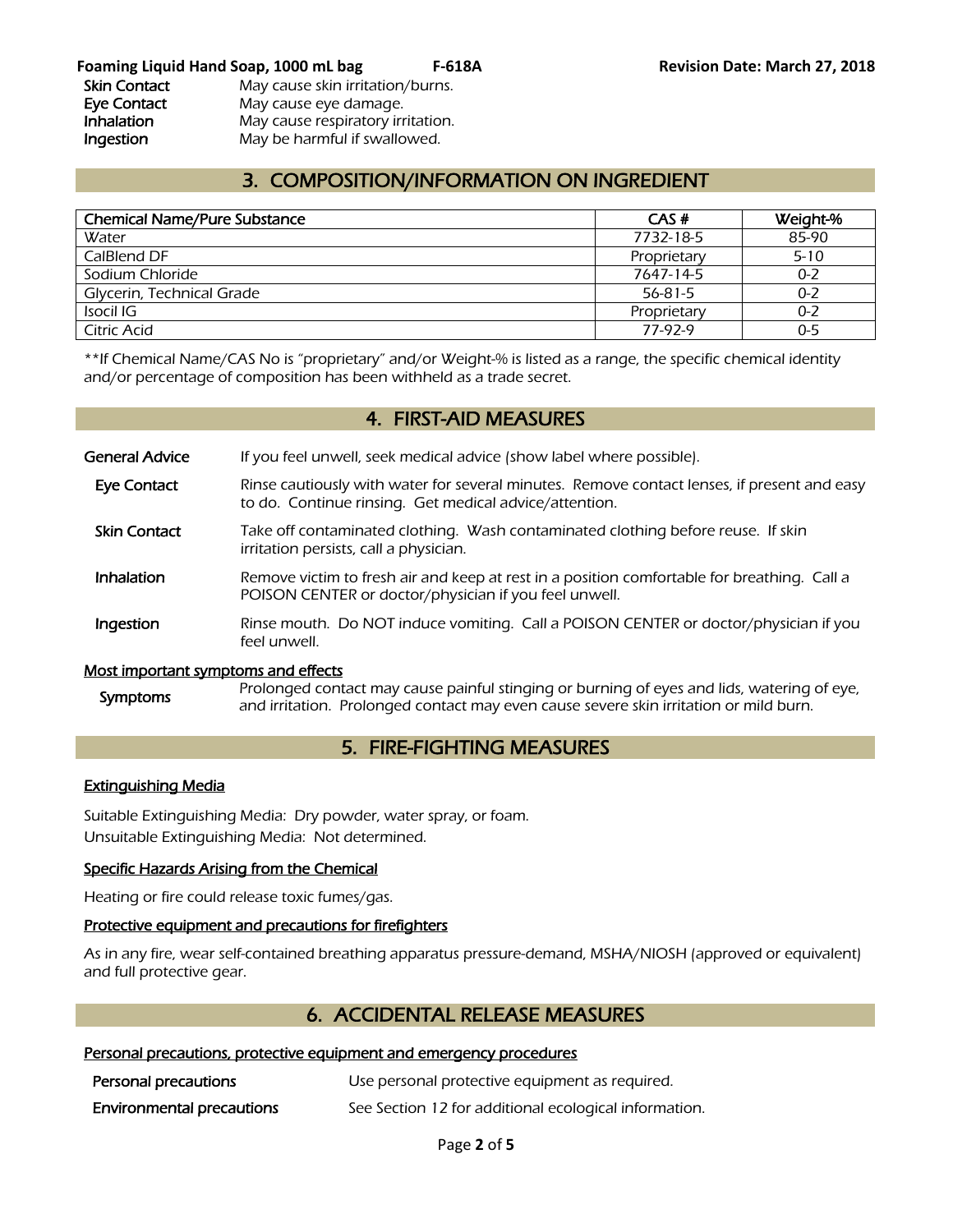| <b>Methods for Containment</b> | Prevent further leakage or spillage if safe to do so.                       |  |
|--------------------------------|-----------------------------------------------------------------------------|--|
| Methods for Clean up           | Collect spillage with non-combustible absorbent material. Keep in suitable, |  |

# 7. HANDLING AND STORAGE

closed containers for disposal.

#### Precautions for safe handling

Handle in accordance with good industrial hygiene and safety practice. Use only in well ventilated areas. Do not breathe dust/fume/gas/mist/vapors/spray. Wash face, hands, and any exposed skin thoroughly after handling. Use personal protection recommended in Section 8.

#### Conditions for safe storage, including any incompatibilities

Storage Conditions Keep containers tightly closed in a dry, cool and well-ventilated place. Store locked up. Incompatible Materials Not available.

# 8. EXPOSURE CONTROLS/PERSONAL PROTECTION

| Chemical<br>Name | - 1 1 -                  | <b>OSHA PEL</b>          | <b>NIOS!</b><br>л<br>.LM |
|------------------|--------------------------|--------------------------|--------------------------|
| $\sim$           | $\overline{\phantom{0}}$ | $\overline{\phantom{0}}$ | $\sim$                   |
|                  |                          |                          |                          |

#### Appropriate engineering controls

Engineering Controls Apply technical measures to comply with the occupational exposure limits.

#### Individual protection measures, such as personal protective equipment

| Eye/Face Protection                   | Wear approved safety goggles.                                                                                                                                              |
|---------------------------------------|----------------------------------------------------------------------------------------------------------------------------------------------------------------------------|
| Skin and Body Protection              | Wear appropriate clothing to prevent repeated or prolonged skin contact.                                                                                                   |
| Respiratory Protection                | Ensure adequate ventilation, especially in confined areas.                                                                                                                 |
| <b>General Hygiene Considerations</b> | Do not eat, drink, or smoke when using this product. Wash contaminated<br>clothing before reuse. Handle in accordance with good industrial hygiene<br>and safety practice. |

# 9. PHYSICAL AND CHEMICAL PROPERTIES

#### **Appearance**

| <b>Physical State</b><br>Color                                                                                                                                                                                                                                                                                                               | Liguid<br>Clear/Colorless                                                                                                                                                                                       | Odor<br><b>Odor Threshold</b> | Raspberry<br>Not Determined |
|----------------------------------------------------------------------------------------------------------------------------------------------------------------------------------------------------------------------------------------------------------------------------------------------------------------------------------------------|-----------------------------------------------------------------------------------------------------------------------------------------------------------------------------------------------------------------|-------------------------------|-----------------------------|
| Property                                                                                                                                                                                                                                                                                                                                     | <b>Values</b>                                                                                                                                                                                                   | Remarks - Method              |                             |
| рH<br><b>Melting Point/Freezing Point</b><br><b>Boiling Point/Boiling Range</b><br><b>Flash Point</b><br><b>Evaporation Rate</b><br>Flammability (Solid, Gas)<br><b>Upper Flammability Limits</b><br><b>Lower Flammability Limits</b><br><b>Vapor Pressure</b><br><b>Vapor Density</b><br><b>Specific Gravity</b><br><b>Water Solubility</b> | $6 - 8$<br>Not determined<br>Not determined<br>Not determined<br>Not determined<br>Liquid- Not applicable<br>Not determined<br>Not determined<br>Not determined<br>Not determined<br>Not determined<br>Miscible |                               |                             |
| Solubility in other solvents                                                                                                                                                                                                                                                                                                                 | Not determined                                                                                                                                                                                                  |                               |                             |
| <b>Partition Coefficient</b>                                                                                                                                                                                                                                                                                                                 | Not determined                                                                                                                                                                                                  |                               |                             |
| <b>Auto-ignition Temperature</b>                                                                                                                                                                                                                                                                                                             | Not determined                                                                                                                                                                                                  |                               |                             |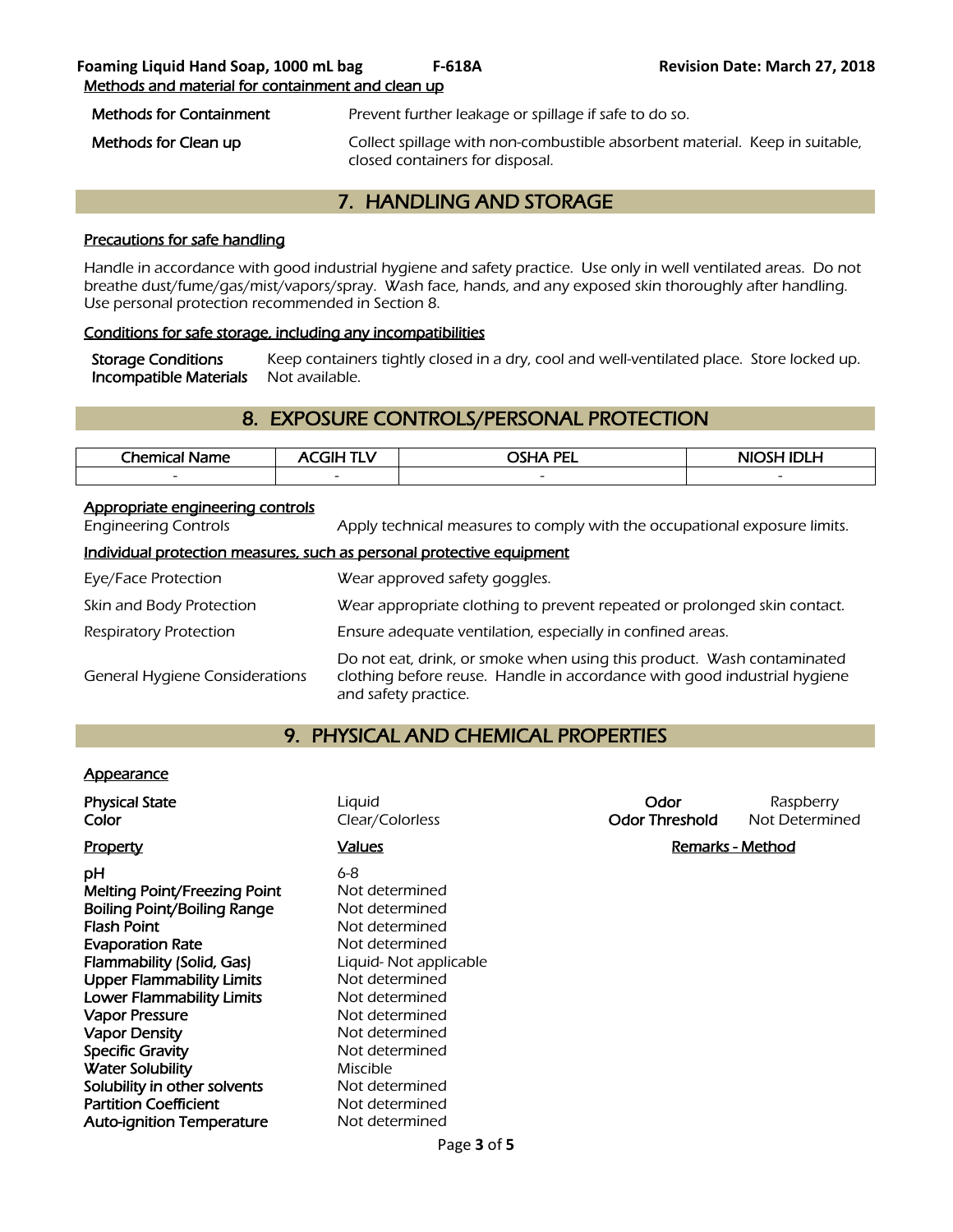**Foaming Liquid Hand Soap, 1000 mL bag F-618A Revision Date: March 27, 2018** Decomposition Temperature Mot determined Viscosity **Not determined** Explosive Properties<br>
Oxidizing Properties<br>
Oxidizing Properties<br>
Not determined **Oxidizing Properties** 

# 10. STABILITY AND REACTIVITY

| Reactivity                                        | Not reactive under normal conditions.                                  |
|---------------------------------------------------|------------------------------------------------------------------------|
| <b>Chemical Stability</b>                         | Stable under recommended storage conditions.                           |
| <b>Conditions to Avoid</b>                        | Keep out of reach of children. Temperatures above 130 °F.              |
| Incompatible materials                            | Amines, oxidizing agents, reducing agents.                             |
| <b>Hazardous Decomposition</b><br><b>Products</b> | Hydrogen chloride gas, sulphur oxides, nitrogen oxides, carbon oxides. |
| <b>Hazardous Polymerization</b>                   | Not available.                                                         |

# 11. TOXICOLOGICAL INFORMATION

#### Mixture Toxicity

Toxicological data have not been determined specifically for this product.

# 12. ECOLOGICAL INFORMATION

Ecological studies have not been carried out on this product.

| 13. DISPOSAL CONSIDERATIONS              |                                                                                     |  |  |  |
|------------------------------------------|-------------------------------------------------------------------------------------|--|--|--|
| <b>Disposal Instructions</b>             | Dispose of in accordance with local/regional/national/international<br>requlations. |  |  |  |
| Hazardous Waste Code                     | Not available.                                                                      |  |  |  |
| Waste from residues / unused<br>products | Can be washed with plenty of water down the drain.                                  |  |  |  |
| <b>Contaminated Packaging</b>            | Dispose of in accordance with local/regional/national/international<br>requlations. |  |  |  |

# 14. TRANSPORT INFORMATION

DOT I.D. Number Not available. DOT Proper Shipping Name Not available. DOT Hazard Classes:

Packing Group Not available. DOT Label Not available.

Note Please see current shipping paper for most up to date shipping information, including exemptions and special circumstances.

US DOT Not regulated as dangerous goods.<br>
Road (ADR) Not regulated as dangerous goods. Not regulated as dangerous goods. Air (ICAO/IMDG) Not regulated as dangerous goods. Sea (IMO/IMDG) Not regulated as dangerous goods.